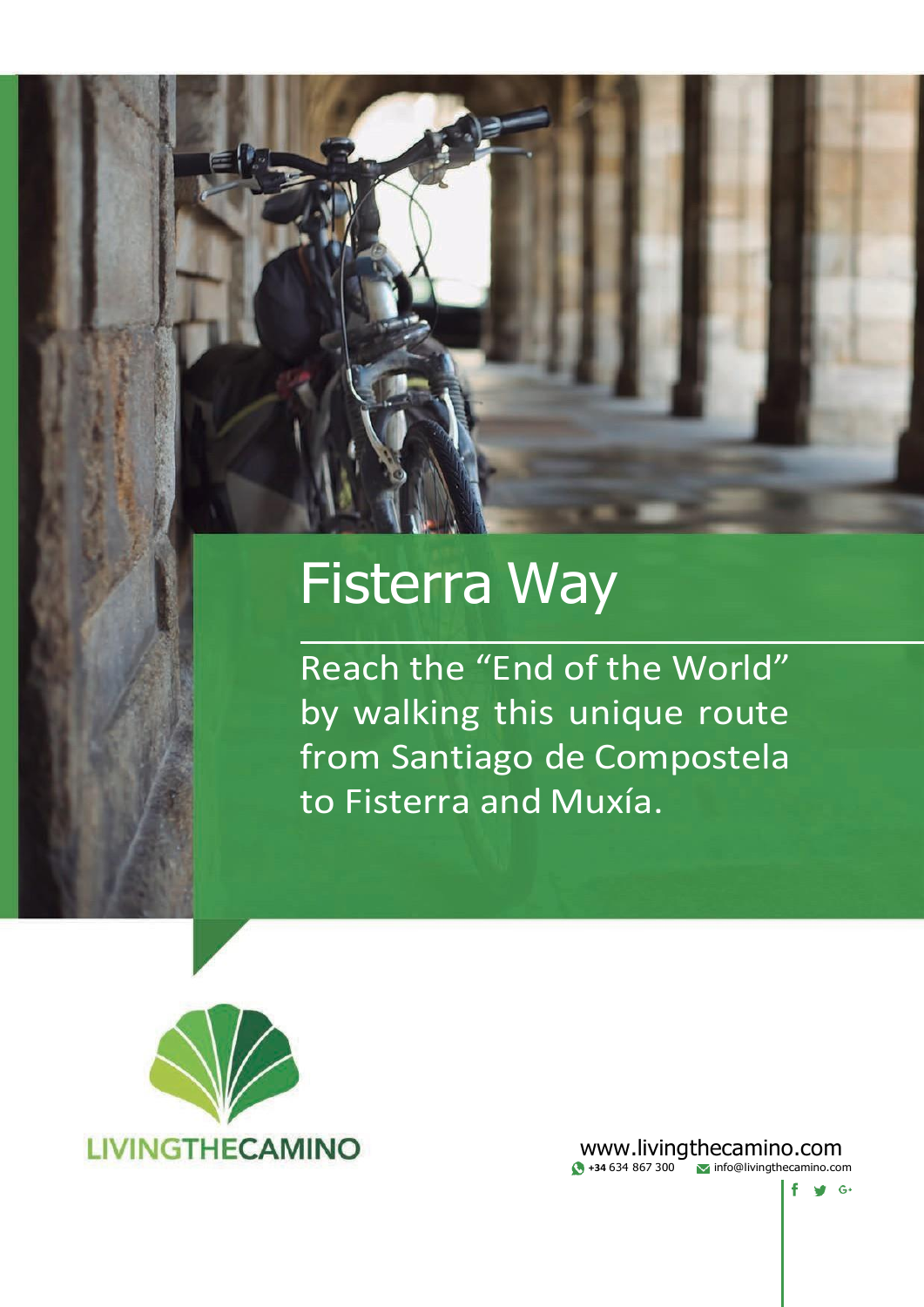# **Walking to a night suppostela to Muxía**<br>Anights/5 days **160€ Santiago de Compostela to Muxía**



# **Itinerary Includes Day 1. Arrival at Santiago and Stage 1 Santiago de Compostela – Negreira (21,3 km)**

Private Hostels

Once you arrive at Santiago, you will start walking towards the first stop in this Way, Olveiroa. This is a nice and short stage and we can highlight the town of Ponte Maceira and its beautiful medieval bridge, which is certainly worth a visit. Also, in Negreira you can visit another medieval construction, Pazo do Cotón. **Accommodation in Negreira.**

# **Day 2. Stage 2: Negreira – Olveiroa (33,2 km)**

Breakfast in Negreira.

After breakfast, you will be able to continue the route towards Olveiroa. Even though this stage is quite long, it is also great to enjoy the rural environment and great landscape of this region, such as the view over Xallas Valley and Fervenza Reservoir.

**Accommodation in Olveiroa.**

# **Day 3. Stage 3: Olveiroa – Fisterra (32 km)**

Ready to continue your journey, you will be leaving Olveiroa, walking a stage full of sublime surroundings as well as many landmarks to visit: Cruceiro Marco Do Couto, the chapels of Nosa Señora Das Neves and San Pedro Mártir, and both the towns of Cee and Corcubión. After passing these places, you will continue your walk among forests, beaches and cliffs. Of course, do not miss the chance of getting to Fisterra Lighthouse and enjoy the view of what is called "The World's End"

**Accommodation in Fisterra.**

# **Day 4. Stage 4: Fisterra – Muxía (29 km)**

Breakfast in Fisterra.

The journey has not ended yet, and your pilgrimage will continue towards the place where it is said Virgin Mary disembarked when arriving at Spain: Muxía. You will pass by the nice town of Lires, and will keep walking enjoying the views of the Costa Da Morte until you arrive at Muxía. There, you should certainly visit the Sanctuary of Virxe Da Barca.

**Accommodation Muxía.**

- Bed & Breakfast
- Luggage Transportation between stages
- Travel Insurance
- Full itinerary of the route
- Phone assistance on route
- VAT

# **Additional options**

- Night in Santiago (Hotel, B&B, Double Room): **50 € / Person**
- Night in Santiago (Hotel, B&B, Single Room): **75 € / Person**
- Night in Santiago (Inn/Guesthouse, B&B, Double Room): **45 € / Person**
- Night in Santiago (Inn/Guesthouse, B&B, Single Room): **60 € / Person**
- Night in Santiago (Hostel, B&B, Shared room):
- **25 € / Person**

# **Map**



**+34** 634 867 300 [info@livingthecamino.com](mailto:info@livingthecamino.com) [www.livingthecamino.com](http://www.livingthecamino.com/) $f \circ g$  G+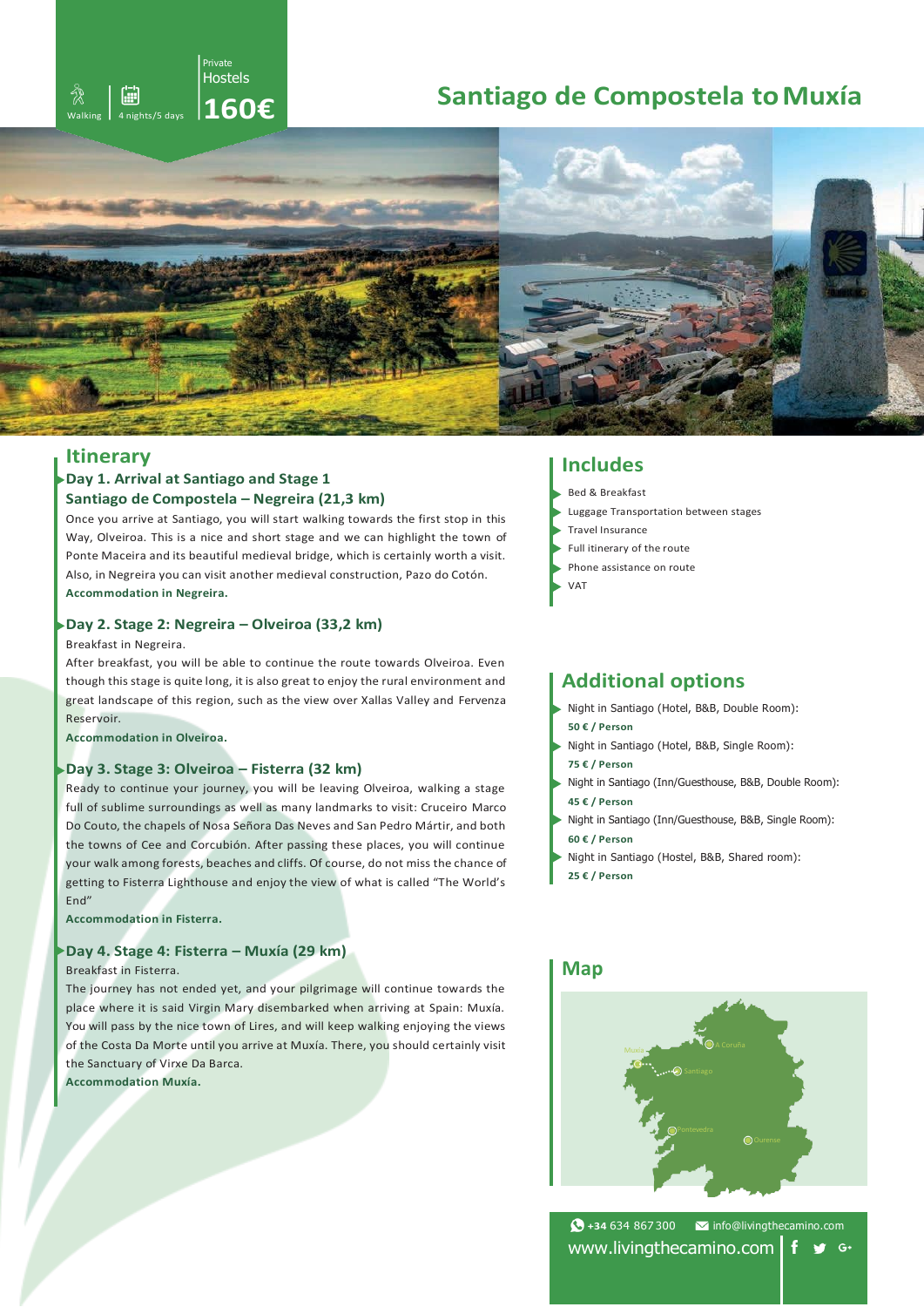

# **Private Hostels Accommodations**

# **Negreira**

kitchen, dining room and terrace are also



# **Oliveira**

Wi-Fi, telephone and TV. Free Parking, laundry service and



# **Fisterra**

A perfect place to rest and to enjoy its

barbecue, kitchen, dining room and a meeting room.

It also offers bike parking, garden, laundry services, lockers and vending machines.



# **Muxía**

This modern hostel is located in Muxúa and offers shared bedrooms with bunk beds and free Wi-Fi.

It also has living room and a kitchen, laundry service, left-luggage facilities, tourist information and vending machines.

Bike rental services are available too.



**◆ +34 634 867 300 ■** [info@livingthecamino.com](mailto:info@livingthecamino.com) [www.livingthecamino.com](http://www.livingthecamino.com/)  $\bigcup_{i=1}^n G_i$ f